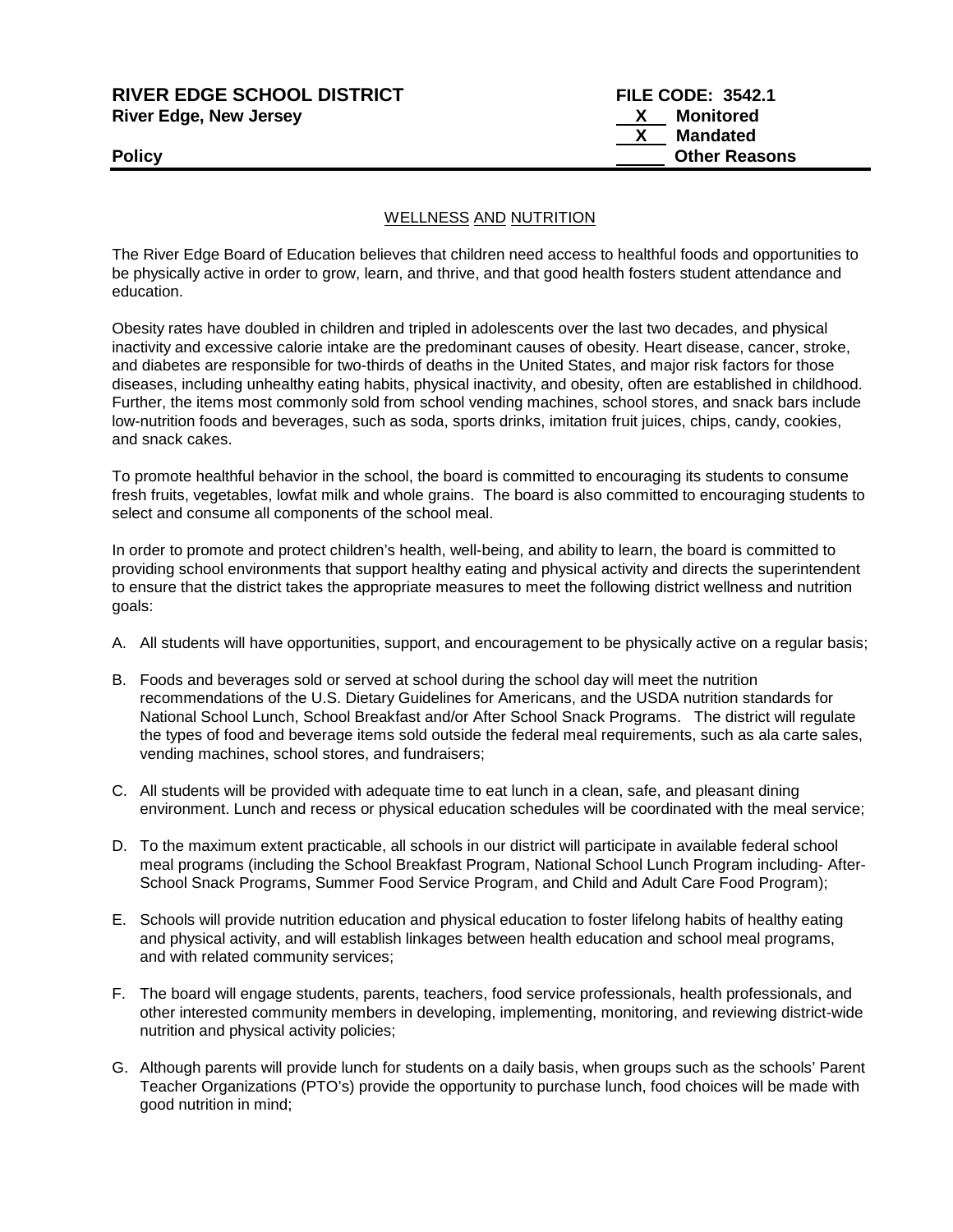H. District efforts to promote healthy nutrition and nutrition education, physical activity and other schoolbased activities that promote student wellness shall be measurable and evidence-based strategies and techniques and shall be implemented in each school.

Foods and beverages available for sale including all snack and beverage items sold anywhere on school property during the school day, items sold in a la carte lines, vending machines, snack bars, school stores and fundraisers or served in the reimbursable After School Snack Program, shall meet the United States Department of Agriculture, Nutrition Standards for All Foods Sold in School, as required by the Healthy Hunger-Free Kids Acts of 2010 (see 3542.1 Wellness and Nutrition, Federal Nutrition Standards for All Foods Sold in School, Summary Chart).

## Committee Review

The superintendent or his or her designee shall endeavor to engage parents, students, and representatives of the school food authority, members of the school board, school administrators, teachers, health professionals, and members of the public for the purpose of developing, implementing, monitoring, reviewing, and, as necessary, revising the school nutrition and physical activity initiatives, A committee may be convened to annually review and when necessary recommend revisions to school policies related to wellness and nutrition.

The committee will annually report to the board on the implementation of programs and initiatives related to student wellness and nutrition. The board shall annually review and consider recommendations of the wellness committee.

## Triennial Assessment

The board shall ensure that a triennial (once every three years) assessment of the district wellness and nutrition policy and programs is completed. The recommendations of the committee shall be reviewed and considered as part of the triennial assessment. The assessment shall measure the implementation of the wellness and nutrition policy, and include:

- A. The extent to which each school is in compliance with the school wellness and nutrition policy;
- B. The extent to which the board wellness and nutrition policy compares to the federal and state model school wellness policies; and
- C. A description of the progress made in attaining the goals of the wellness and nutrition policy.

The board shall update or modify the policy and programs as necessary based on the results of triennial assessment.

#### Physical Activity

For students to receive the nationally-recommended amount of daily physical activity (i.e., at least 60 minutes per day) and for students to fully embrace regular physical activity as a personal behavior, the board is committed to providing opportunities for physical activity beyond physical education class. Activities that may be implemented include but shall not be limited to:

- A. Health education will complement and reinforce physical education. Students may be taught selfmanagement skills that promote and help maintain a physically active lifestyle and reduce time spent on sedentary activities, such as watching television;
- B. As initiated and determined by the teacher, opportunities for physical activity may be incorporated into subject area lessons;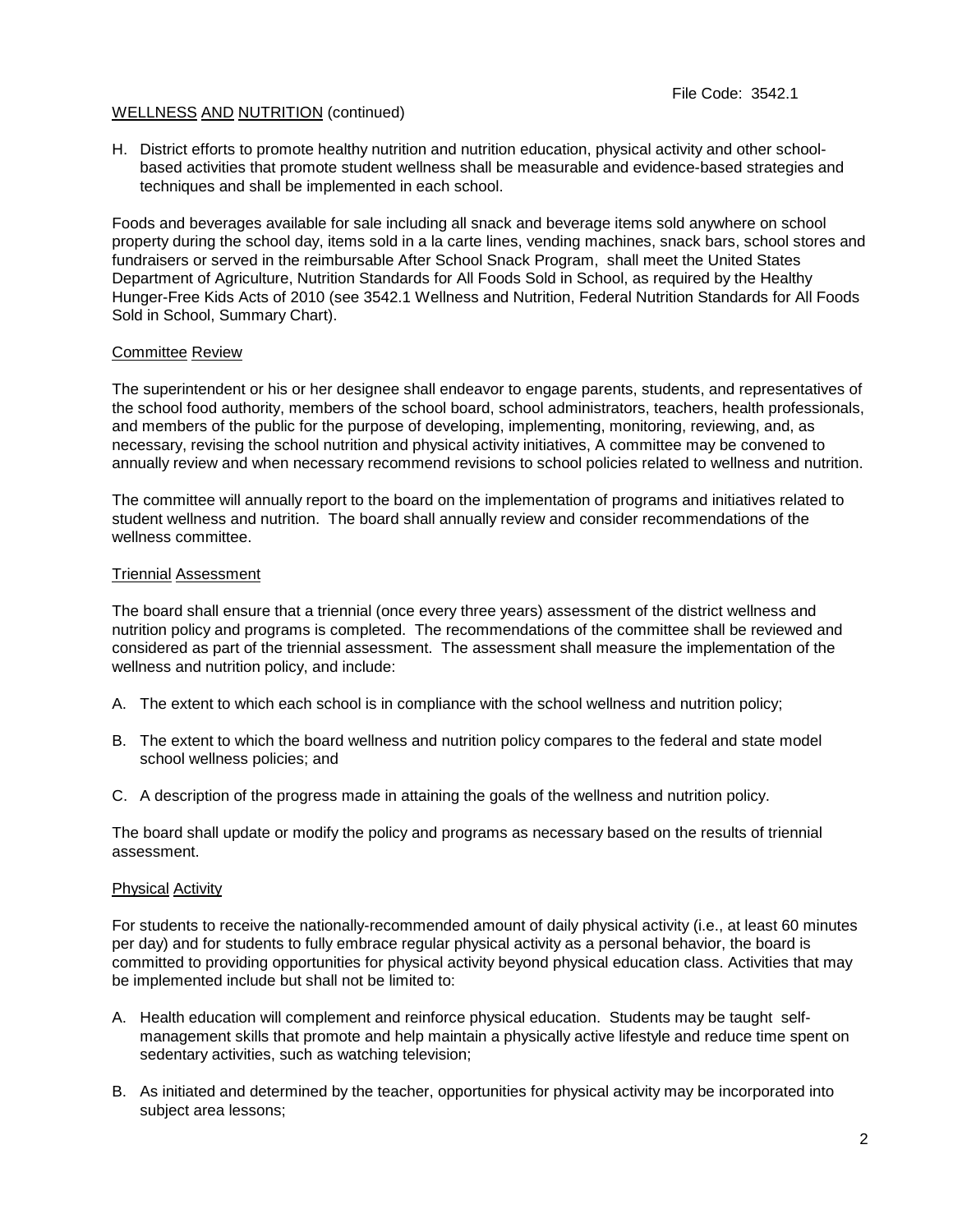- C. Classroom teachers will make an effort to provide short physical activity breaks between lessons or classes, as appropriate;
- D. The daily schedule shall allow for periods of physical activity before or after meal periods and minimum of 20 minutes for recess daily; and
- E. The code of student conduct shall prohibit withholding recess or other periods of physical activity as a consequence or a disciplinary option.

#### Recordkeeping Requirements

The superintendent or his or her designee shall maintain records to document compliance with wellness and nutrition policy requirements. These records shall include but are not limited to:

- A. The written wellness and nutrition policy;
- B. Documentation demonstrating compliance with community involvement requirements;
- C. Documentation of the triennial assessment of the wellness and nutrition policy; and
- D. Documentation to demonstrate compliance with the annual public notification requirements.

#### Marketing

The marketing of food or beverages shall only be permitted on the school campus during the school day for foods and beverages that meet the competitive foods requirements.

For purposes of this policy, marketing is defined as advertising and other promotions in schools. Food marketing commonly includes oral, written, or graphic statements made for the purpose of promoting the sale of a food or beverage product made by the producer, manufacturer, seller, or any other entity with a commercial interest in the product.

The marketing of products on the exterior of vending machines, through posters, menu boards, coolers, trash cans, and other food service equipment, as well as cups used for beverage dispensing are all subject to board policy, and the logos and products marketed in these areas and items are required to meet the competitive foods standards for foods sold in schools. This restriction shall not apply to marketing that occurs at events outside of school hours such as after school sporting or any other events, including school fundraising events.

#### General Requirements

The district's curriculum shall incorporate nutrition education and physical activity consistent with the New Jersey Student Learning Standards.

Food and beverages that are not sold such as foods and beverages served during special school celebrations or during curriculum related activities shall be exempt from this policy. However, on such occasions healthy food choices such as fruits, vegetable, fruit juice and water shall be made available to all students participating in such activities.

This policy does not apply to: medically authorized special needs diets pursuant to federal regulations; school nurses using food or beverages during the course of providing health care to individual students; or special needs students whose Individualized Education Program (IEP) indicates their use for behavior modification.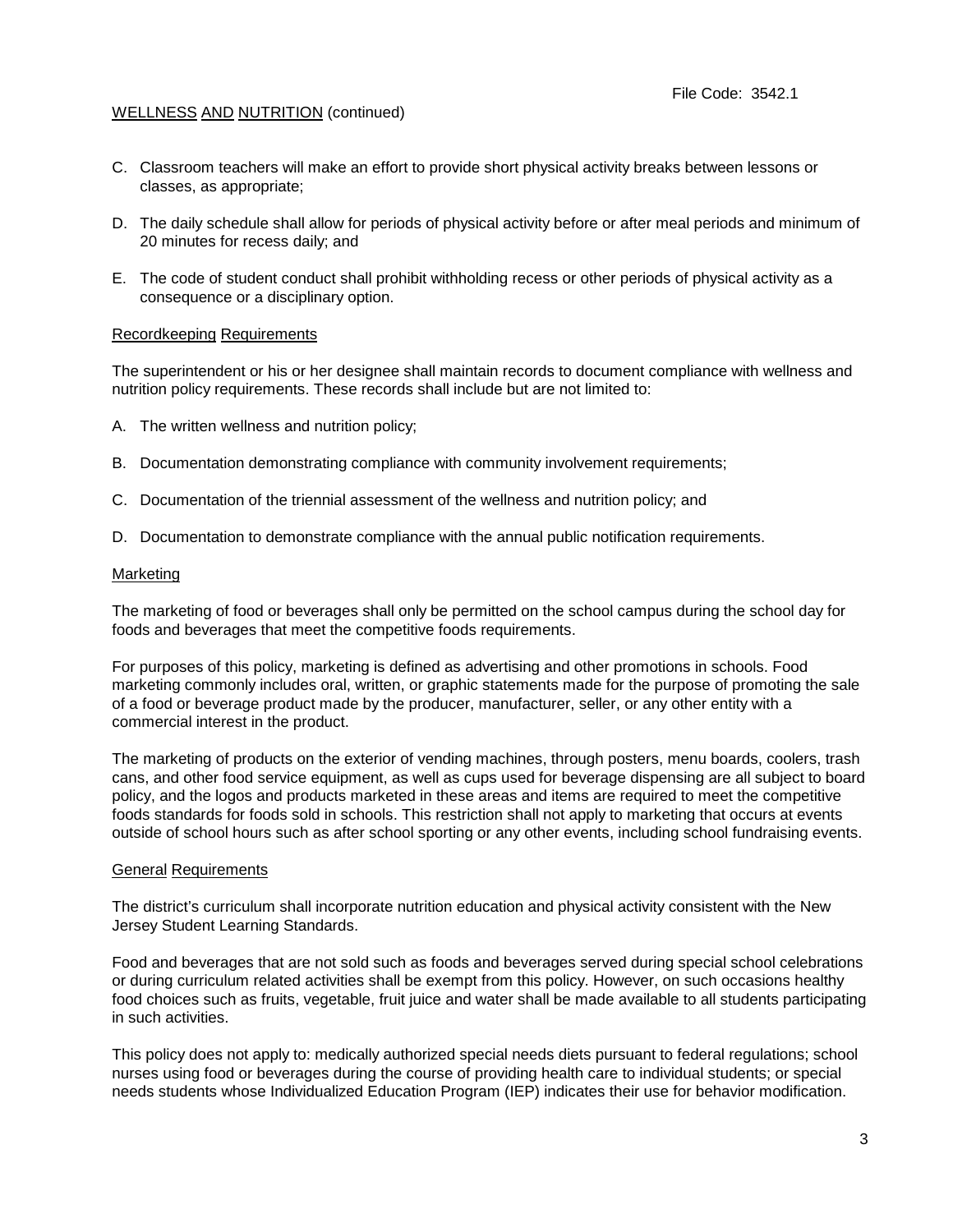Adequate time shall be allowed for student meal service and consumption. Schools shall provide a pleasant dining environment. The board recommends that physical education or recess be scheduled before lunch whenever possible.

The superintendent will specifically address the issue of biosecurity for the school food service. Biosecurity may be part of the plans, procedures and mechanism for school safety.

The board is committed to promoting the nutrition policy with all food service personnel, teachers, nurses, coaches and other school administrative staff so they have the skills they need to implement this policy and promote healthy eating practices. The board will work toward expanding awareness about this policy among students, parents, teachers and the community at large.

The superintendent shall develop regulations consistent with this policy, including a process for measuring the effectiveness of its implementation, and designating personnel within each school with operational responsibility for ensuring the school is complying with the policy.

The superintendent shall ensure that the public is informed about the content of the wellness and nutrition policy. The wellness and nutrition policy and any updates to the policy shall be made available to the public on an annual basis. The policy may be posted on the school website and/or at locations deemed appropriate by the superintendent.

| Adopted:             | February 7, 2007                                               |
|----------------------|----------------------------------------------------------------|
| Revised:             | September 5, 2007, July 30, 2008, July 29, 2009, May 11, 2011, |
|                      | November 11, 2015                                              |
| NJSBA Review/Update: | August 2017, October 2017                                      |
| Readopted:           | January 3, 2018                                                |

Key Words

School Lunch, Food Service, Nutrition, Wellness,

| Legal References: N.J.S.A. 18A:11-1 |                             | General mandatory powers and duties                                       |
|-------------------------------------|-----------------------------|---------------------------------------------------------------------------|
|                                     | N.J.S.A. 18A:18A-4.1 f., h. | Use of competitive contracting in lieu of public bidding;                 |
|                                     |                             | boards of education                                                       |
|                                     | N.J.S.A. 18A:18A-5          | Exceptions to requirement for advertising                                 |
|                                     | See particularly:           |                                                                           |
|                                     | N.J.S.A. 18A:18A-5a(6)      |                                                                           |
|                                     | N.J.S.A. 18A:18A-6          | Standards for purchase of fresh milk; penalties; rules and<br>regulations |
|                                     | N.J.S.A. 18A:33-3           |                                                                           |
|                                     | through -5                  | Cafeterias for students                                                   |
|                                     | N.J.S.A. 18A:33-9           |                                                                           |
|                                     | through -14                 | Findings, declarations relative to school breakfast                       |
|                                     |                             | programs                                                                  |
|                                     | See particularly:           |                                                                           |
|                                     | N.J.S.A. 18A:33-10          |                                                                           |
|                                     | N.J.S.A. 18A:33-15          | Improved Nutrition and Activity Act (IMPACT Act)                          |
|                                     | through -19                 |                                                                           |
|                                     | N.J.S.A. 18A:54-20          | Powers of board (county vocational schools)                               |
|                                     | N.J.S.A. 18A:58-7.1         |                                                                           |
|                                     | through -7.2                | School lunch program                                                      |
|                                     | N.J.A.C. 2:36-1.1 et seq.   | <b>Child Nutrition Programs</b>                                           |
|                                     | See particularly:           |                                                                           |
|                                     |                             |                                                                           |